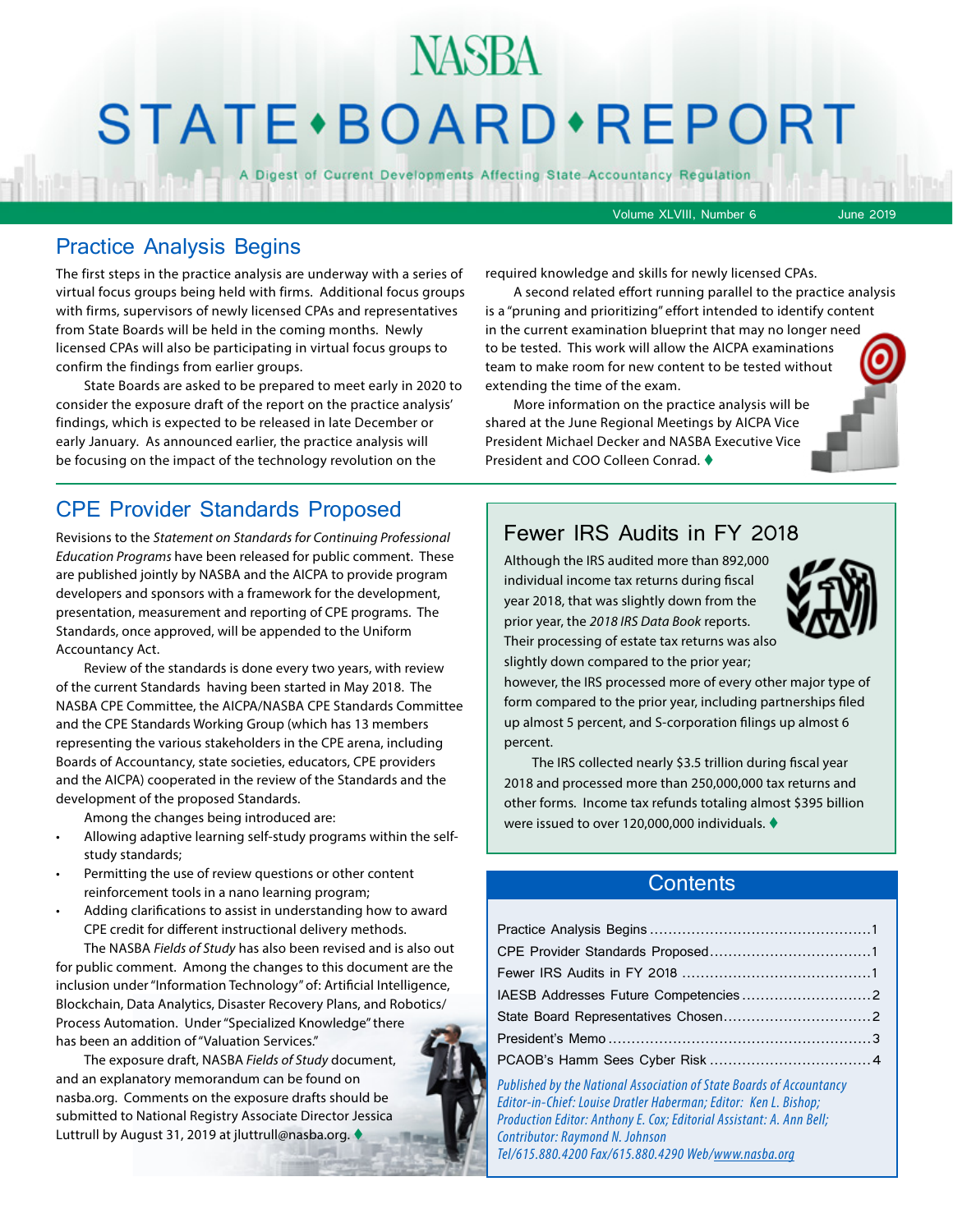## <span id="page-1-0"></span>IAESB Addresses Future Competencies | State Board Representatives Chosen

*As the AICPA/NASBA International Qualifications Appraisal Board works on developing mutual recognition agreements, it has become apparent that professional bodies in other countries, as well as the United States, rely heavily on what is contained in the International Education Standards (IES). Dr. Raymond Johnson, chair of the Consultative Advisory Group (CAG) of the International Accounting Education Standards Board (IAESB), long-time member of the NASBA Board of Directors and former chair of the NASBA Education Committee, reports on the international body's recent meeting in Bali, Indonesia, to address the competencies needed for the future, with a particular focus on information and communication technologies (ICT) and professional skepticism:* 

During the meeting the IAESB and the CAG focused on a preliminary analysis of Exposure Draft comments for the proposed revisions to IES 2,3,4 and 8. IES 2,3, and 4 address important competencies associated with initial professional development (e.g.,

what is needed to complete qualifications as a professional accountant). With respect to information and communication technologies, the exposed standards suggest that an accountant completing his or her qualifications should be able to: (1) analyze the adequacy of systems, process and controls for capturing, transmitting, reporting and safeguarding

data and information; (2) identify improvements to ICT processes and controls; (3)explain how ICT supports data analysis and decision making; and (4) use ICT to analyze data and information.

The new standards also recognize that the various elements of ICT may well change over time, as technology continues to change and disrupt business and the accounting profession. For example, while blockchain may emerge as a key issue in the next few years, who knows what will follow? Hence, the definition of ICT needs to be less technology specific and more future ready.

IES 2,3, and 4 also address key competencies associated with critical thinking and professional skepticism expected of a professional accountant who has completed his or her qualifications. These include:

- Applying critical thinking skills to solve problems, inform judgments, make decisions and reach well-reasoned conclusions.
- Identifying when it is appropriate to consult with specialists to reach well-reasoned conclusions.
- Analyze contrary evidence to inform decisions and reach conclusions.
- Demonstrate intellectual agility the ability to adapt quickly to changing circumstances or information in order to solve problems, make judgment and reach well-reasoned conclusions.
- Monitor achievements against high personal standards of performance through feedback from others and personal reflections to improve future actions.
- Demonstrate an awareness of personal and organization bias in decision making and applying techniques to reduce bias in identifying issues and decision making.

All of the IES 2, 3 and 4 competencies relate to work environments that are characterized by moderate levels of ambiguity, complexity and uncertainty. In the spirit of thinking globally and acting locally, consider the following questions: Is your alma mater currently addressing these competencies? How do we best address these competencies here in the United States? Should these competencies be assessed on the Uniform CPA Examination?

rah kilalan<sup>t</sup>an

NASBA Chair Janice Gray reported to the NASBA Board of Directors that the following individuals recommended by NASBA have been recently appointed to outside groups:

- Board of Examiners: Kathleen Smith (NE), James Corley (AR) (as executive directors' representative) and Sheldon Holzman (IL). (Mr. Holzman had been an AICPA appointee, but will represent NASBA for one additional year.)
- National Peer Review Committee: James Gero (OH)
- Professional Ethics Executive Committee: Lawrence Wojcik (IL)
- Auditing Standards Board: Jeanne Dee (MO). Also reappointed Gaylen Hansen (CO) for an additional year.
- Accounting and Review Services Committee: Tom Prothro  $(TX)$
- Financial Accounting Foundation: Former NASBA Chair Diane Rubin (CA) was elected to serve as Vice Chair.

IES 8 addresses professional competence for engagement partners responsible for audits of financial statements. Revised competencies in the current exposure draft include: (1) setting the tone at the top to ensure proper application of professional skepticism during all phases of the audit engagement; (2) evaluating the ICT environment to identify controls that relate to the financial statements to determine the impact on the overall audit strategy; (3) applying professional skepticism to critically assess audit evidence obtained during the course of an audit and reach informed well-reasoned conclusions; and (4) promoting amongst the engagement team the skills and behaviors necessary to support compliance with the fundamental ethical principles.

Following the IAESB meeting, IFAC president In-Ki Joo, IAESB Chair Anne-Marie Vatale, IAESB CAG Chair Dr. Raymond Johnson and IAESB Technical Advisor Sarah Hamilin participated in a panel discussion with accounting students and faculty from local universities in Bali. The panel was moderated by Dr. Sidharta Utama, an IAESB member from Indonesia. The panel addressed: the skills employers seek when hiring accountants; requirements for the professional accountant in different countries; tips for staying current in an everchanging professional environment; practical experience and its value; technology's impact on the accountancy profession; and career opportunities, challenges and advice for students.

Panelists cited the significant opportunities offered by earning a professional accountant credential, and the importance of critical thinking and intellectual agility in today's fast changing environment. Panel members felt that many employers specifically sought out individuals who had a professional accountant credential (e.g., CPA or CA), and that an individual's lifelong employment opportunities were greatly enhanced by not only earning the professional credential, but by developing the future-ready competencies (being technologically competent, intellectually agile and demonstrating professional skepticism) that the professional credential represents.  $\blacklozenge$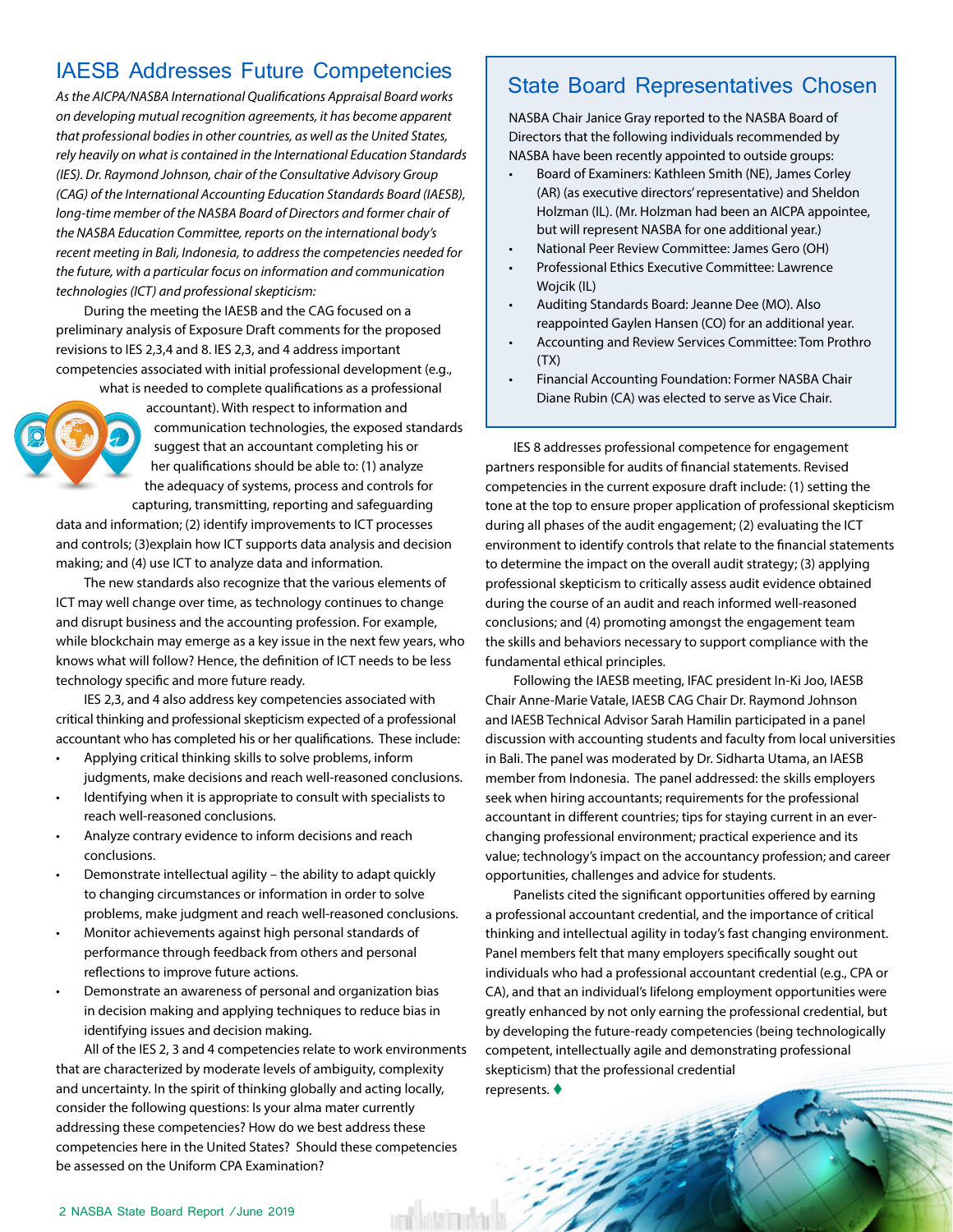# PRESIDENT'S MEMO

## **The NASBA Summer**

For the nearly 20 years I have been involved with NASBA, either as a volunteer from the Missouri Board or as an employee for the past dozen or so years, and I have been perplexed by the public's lack of knowledge as to what State Boards do - and what NASBA does. I often speak about the importance of the "relevance" of NASBA, and I sincerely believe we have made significant strides in increasing stakeholders' and national and international bodies' awareness of who we are and what we do. Yet, I recently had a telephone conversation with a State Board member who remarked: "I guess now that it is summer, all you NASBA folks will get a break." While his comment caused me to chuckle a bit, it made me wonder whether State Board members know what NASBA does during this time of year, the "NASBA Summer"?

First let me say that there is a period of time when activity, particularly of volunteers, slows down a bit. From January through April (the "busy season") we have traditionally been respectful of a time when many of our members are wall-to-wall with their own businesses and responsibilities. During these four months we schedule fewer committee and task force meetings and we are prescriptive in why and how often we communicate with our



**Ken L. Bishop President & CEO**

volunteers. As a result, phone call volume and emails to volunteers (not including examination, licensing and CPE-related calls which are busy all year) and in-person meetings are somewhat curtailed. We've kept busy with holding the legal counsel and executive directors conferences, planning for the Regional Meetings, addressing exposure drafts, working on international agreements and communicating with other professional bodies.

When spring temperatures start rising in Nashville in April, so does the activity, as we assemble materials in final form for the April Board of Directors meeting. In late April, the NASBA Board of Directors meeting typically addresses an inventory of matters that have accumulated since January. The preparation for that meeting starts well in advance.

In early May, the NASBA Nominating Committee meets to nominate the next Vice Chair/Chair-elect. In mid-May the current Vice Chair's Planning Meeting takes place in Nashville. The preparation for the Planning Meeting is intense, as we develop a current portfolio for every volunteer who submits a committee interest form. The information includes terms of office, practice/expertise information, and a record of participation in NASBA. A majority of committee and task force placements are made during this meeting. Also, in May, the NASBA Audit Committee has its planning meeting to map out the audit strategy for NASBA.

The activity in June ramps up even more with our two Regional Meetings. Of course, the planning for these meetings begins months before, developing the agendas and identifying topics, speakers and support materials. The determination of locations, hotels and logistics often takes place years in advance, but it is all the final preparations that need to be attended to in June. The NASBA Nominating Committee meets again in June to choose the nominees for the open Regional and At-Large Directors seats on the NASBA Board. Although the work begins in May, in June the NASBA budget preparation for the upcoming fiscal year creates work processes that involve all staff executives and directors. June also brings international activity, including the North American Summit with the U.S., Canada and Mexico accounting associations and institutes meeting to work on issues of mutual interest.

July brings the end of the NASBA fiscal year. The budget is finalized and approved by the Board of Directors. The activities and capital expenditures for the new fiscal year are mapped out in conjunction with the budget.

In August the leadership of NASBA and the AICPA come together for their biannual discussions and meetings. With our partnerships in the Uniform CPA Examination, the Uniform Accountancy Act, legislative plans and other efforts, the preparation and execution of this meeting is critical as it often sets the joint agenda for both short-range and long-range endeavors.

While I have only provided you a flavor of what our summer is like, it is important for State Boards to generally know what NASBA does in addition to the more visible activities such as the administration of the CPA Examination, our legislative work, State Board relations and our communication efforts.

Speaking of summer, I hope that each of you has a wonderful summer and gets the opportunity to enjoy the warm months. We love what we do. I can assure you that all of us in Nashville, New York, Guam and Puerto Rico, and our volunteers and governance from all over the country, will be enjoying our busy NASBA summer!

*Semper ad meliora (Always toward better things).*

Jen L. Bolop

*— Ken L. Bishop President & CEO*